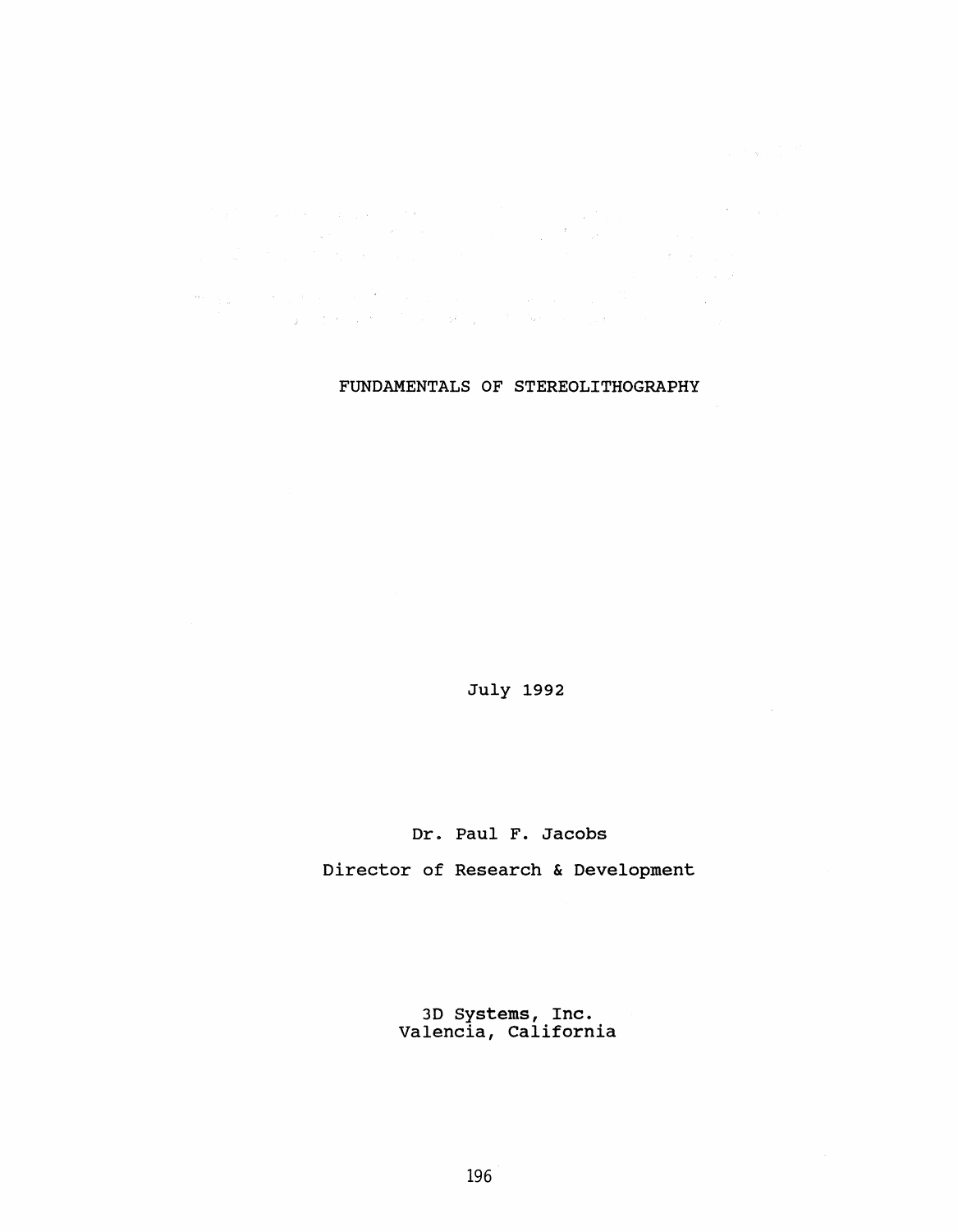### 1. INTRODUCTION

It has only been <sup>a</sup> little over four years since the introduction of the first StereoLithography system, the SLA-1. From early 1988 until June 1992 over 300 SLA-1, SLA-250, SLA-190 and SLA-500 units have been sold by 3D Systems. These machines, currently operating in 20 countries on five continents, amount to about <sup>90</sup> percent of all the rapid prototyping systems now in use.

Notwithstanding these figures, the field of rapid prototyping is<br>still quite young. The author has been surprised to note that even The author has been surprised to note that even among existing users, knowledge of the most basic relationships of this<br>new technology is at best uncertain. For newcomers, even less is new technology is at best uncertain. known.

It is therefore appropriate, on the occasion of the 1992 Solid Free-Form Fabrication Conference in Austin, for us to develop those fundamental<br>relationships which form the foundation of this technology. In the relationships which form the foundation of this technology. transition of StereoLithography from an art to <sup>a</sup> science, it is natural that we should attempt to develop a model of the process. Although the mathematics may seem formidable to some readers, the physical model is actually quite simple. While requiring only three key assumptions, we shall derive seven fundamental relationships, leading to nineteen important conclusions.

The interaction of actinic photons with reactive photopolymer<br>involves some very complex physics and chemistry. Nonetheless, the some very complex physics and chemistry. theoretical predictions of the model described herein are in good agreement with numerous experimental measurements, at least to first<br>order. The primary benefit of this analysis is the development of a The primary benefit of this analysis is the development of a good physical understanding of the basic phenomena. This description avoids the extreme complexity and inevitable loss of generality that would likely result from either analytical or numerical attempts at an even more accurate model. While advanced studies continue, it was felt that the material presented is certainly appropriate at the operational level.

## 2. GAUSSIAN LASER SCANNING

Consider at constant velocity, over the free surface of a vat of liquid photopolymer. an actinic laser beam being scanned in a straight line, We shall make three key assumptions:

- 1. The photopolymer resin obeys the Beer-Lambert law of exponential absorption.
- 2. The laser irradiance distribution is Gaussian.
- 3. The resin transitions from the liquid phase to the solid phase at the so-called "gel point".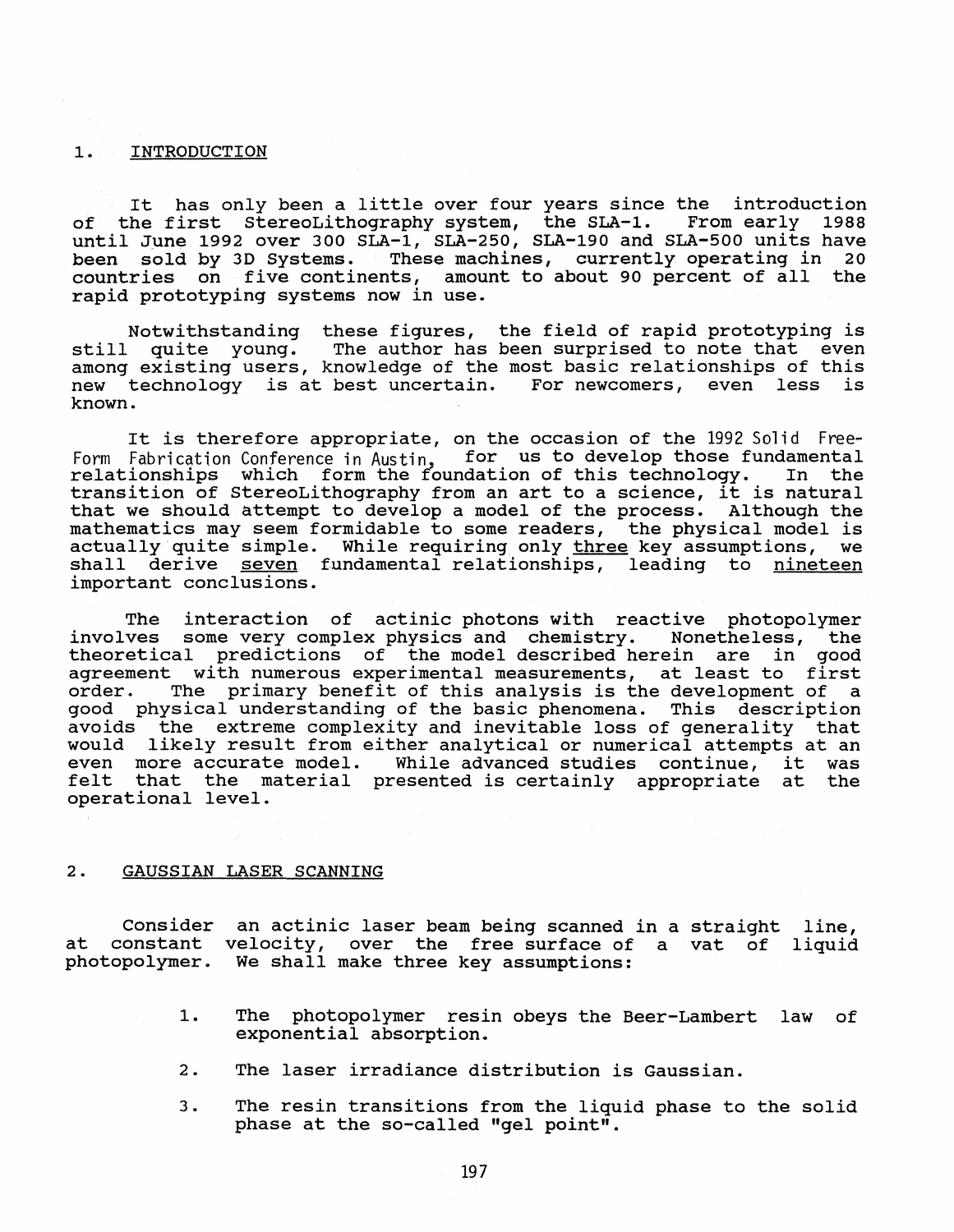Let us now define a coordinate system as shown *in* Figure 1. Here the laser *is* scanned directly along the <sup>x</sup> axis, in the direction of increasing x. The y coordinate is laterally orthogonal to the laser increasing  $x$ . The y coordinate is laterally orthogonal to the laser scan axis, with positive y defined by the right hand rule. Thus,  $y = 0$ boun ants, with positive  $\frac{1}{2}$  defined by the right hand rafe. That,  $\frac{1}{2}$  of directly under the centerline of the laser scan axis. Finally, the positive <sup>z</sup> coordinate extends downward into the resin, and *is* measured positive s coordinate chochas downmard file the resin, and is measured<br>normal to the x-y plane of the free resin surface, where z = 0. To define the origin, consider some arbitrary point Q(x,y,z) within the resin. Let  $Q^7(0,y,0)$  be the projection of Q onto the resin surface.<br>We shall arbitrarily select the origin such that both the x and z shall arbitrarily select the origin such that both the x and z coordinates of Q' are zero.

From the Beer-Lambert law (Reference 1),

$$
H(x,y,z) = H(x,y,0) \exp[-z/Dp]
$$
 (1)

where  $H(x,y,z)$  is the irradiance at any arbitrary point,  $H(x,y,0)$  is the surface irradiance at any point  $x,y,0$ , and Dp is the "Penetration Depth" of the resin at the laser wavelength. Dp is defined as that depth of resin which will reduce the irradiance to *lIe* (about 37 %) of the surface irradiance.

Further, if we assume that the laser irradiance distribution is Gaussian (as seen in Figure 2, this is generally <sup>a</sup> reasonably good approximation), then from Reference 2,

$$
H(x,y,0) = H(r,0) = Ho \exp[-2 r2/ Wo2]
$$
 (2)

where Wo is the radius of the Gaussian beam, defined per Reference 2 at where wo is the <u>faulus</u> of the saussian beam, defined per Reference 2 de about 13.5 percent of the peak irradiance, Ho). Note that since the about 13.5 percent or the peak irradiance, ho ). Wote that since the<br>Gaussian function is circularly symmetric, it is also convenient to perform some of the calculations in cylindrical coordinates.

### 3. TOTAL LASER POWER

To determine Ho, we recognize that the total laser power incident on the resin surface, P<sub>1</sub>, must equal the integral of the laser<br>irradiance distribution over the entire resin surface (i.e. from r = 0 to  $r = \infty$ ). Thus,

$$
P = \int_{0}^{\infty} H(r, 0) 2 \pi r dr
$$
\n
$$
= 2 \pi H \left[ \int_{0}^{\infty} exp[-2r^{2} / W_{0}^{2}] r dr \right]
$$
\n(3)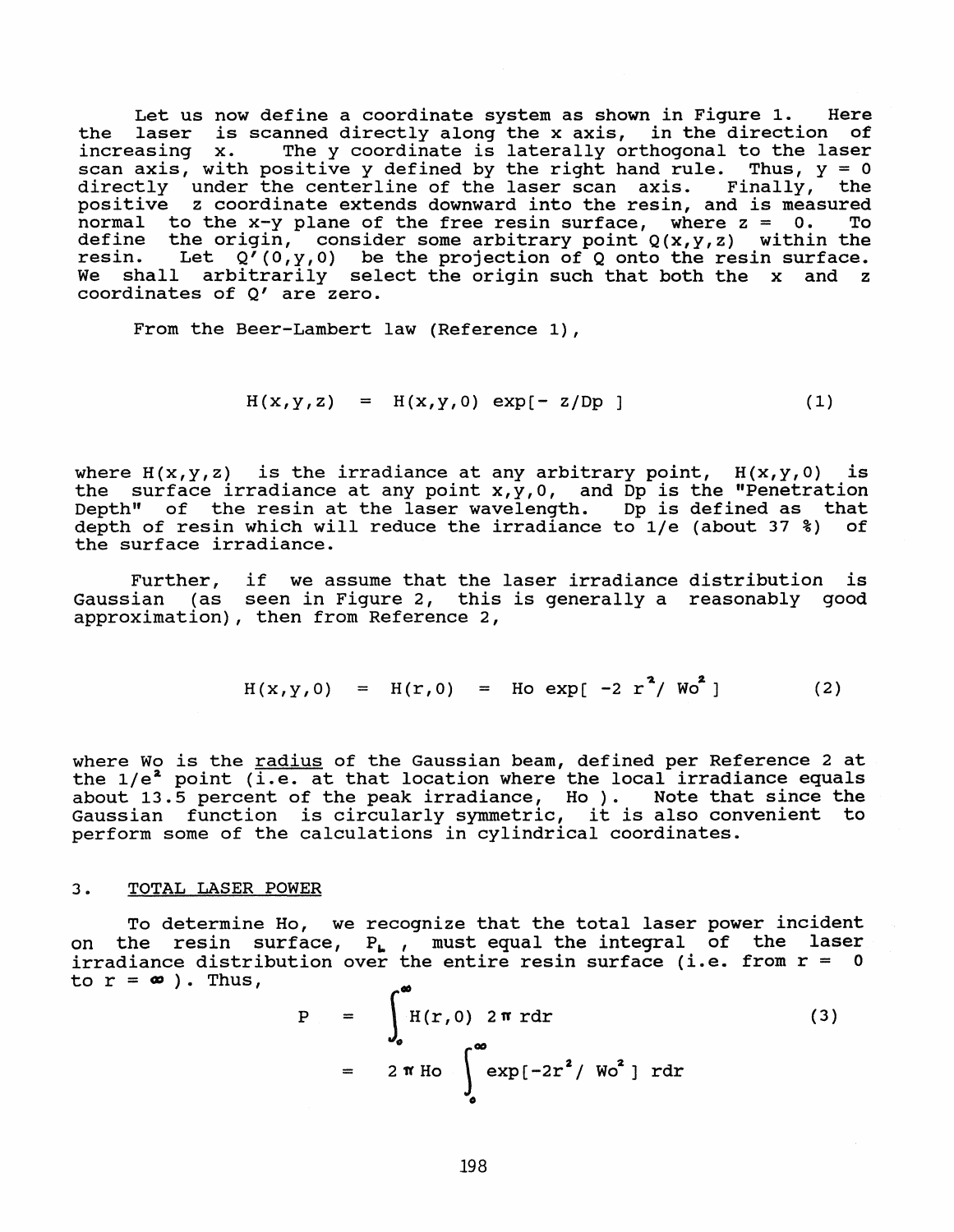

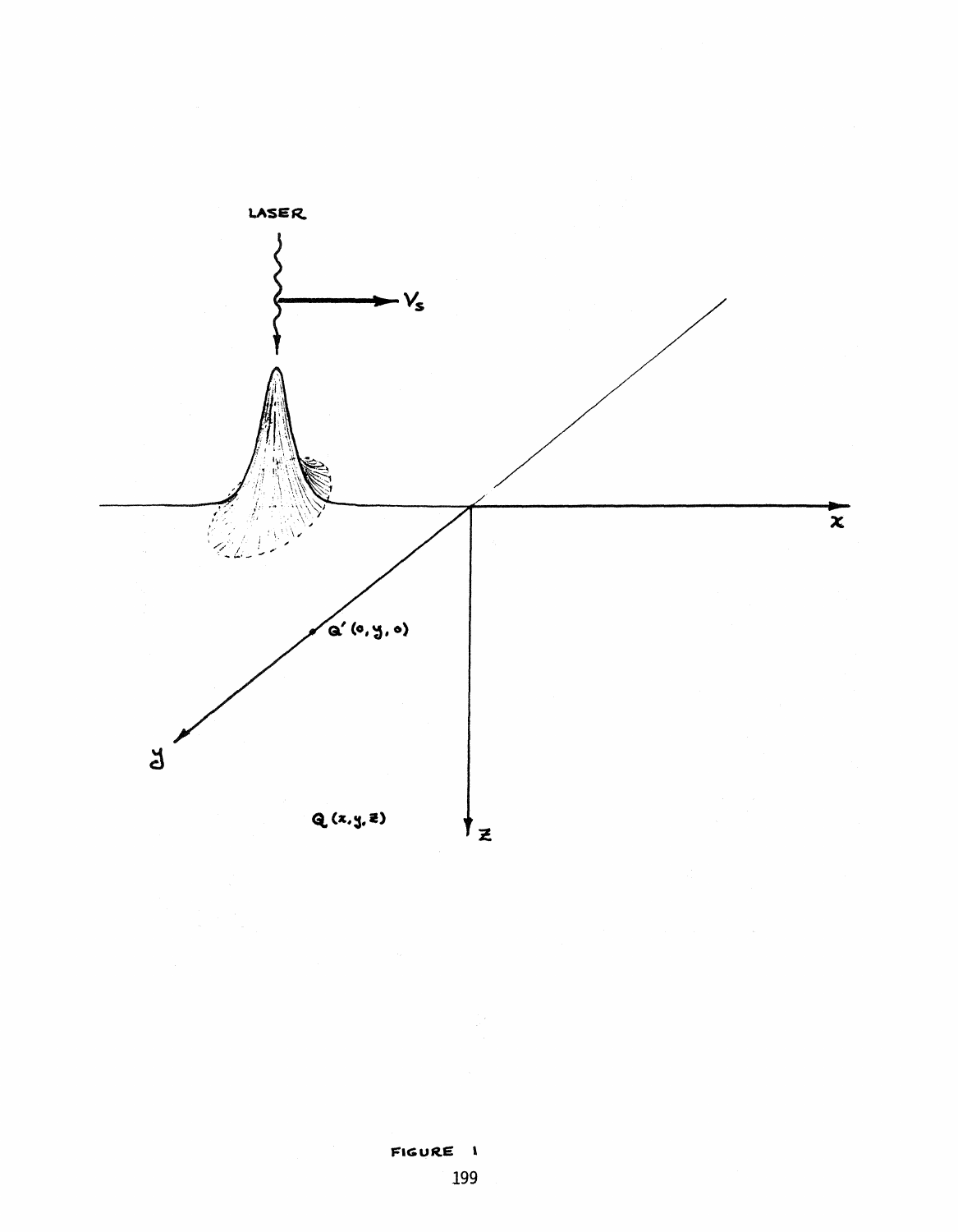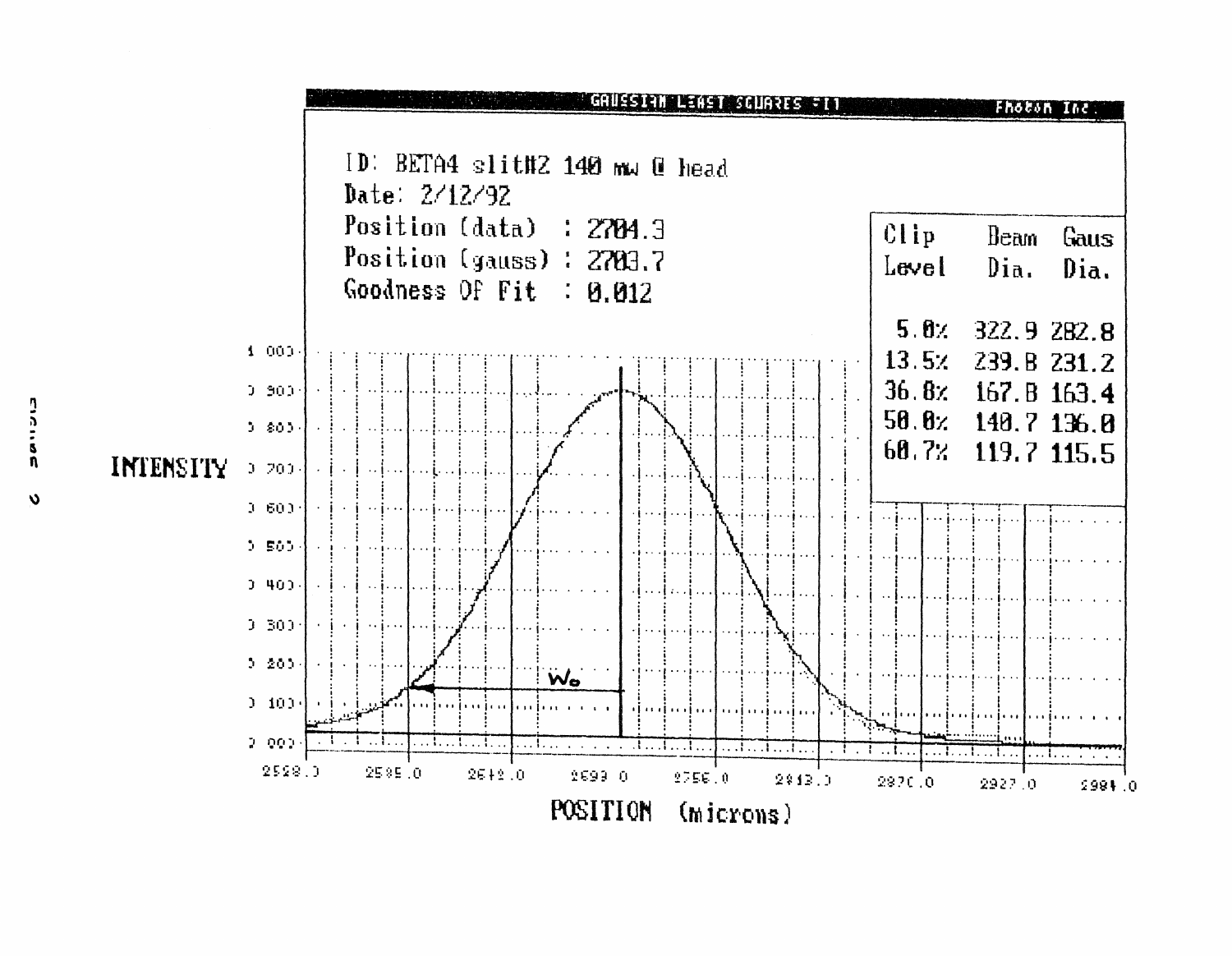Define 
$$
u \equiv 2r^2 / Wo^2
$$
 or  $rdr = (Wo^2/4) du$  (4)

Substituting equation (4) into equation (3),

$$
P_{L} = \frac{\pi}{2} W_0^4 H_0 \int_{0}^{\infty} exp[-u] du = \frac{\pi}{2} W_0^2 H_0
$$
 (5)

Solving for the peak irradiance at the free resin surface, Ho , we obtain the result,

$$
Ho = 2 P_L / \pi W_0^2
$$
 (6)

Substituting this result into equation (2), and then into equation (1), we obtain the Gaussian laser irradiance distribution function in cylindrical coordinates,

$$
H(r, z) = (2 P_L / \pi W_0^2) \exp [-z/Dp - 2r^2 / W_0^2]
$$
 (7)

### 4. THE EXPOSURE FUNCTION

For StereoLithography photopolymers, the extent of reaction depends upon the number of actinic photons absorbed per unit volume. This quantity can be shown to be directly proportional to the actinic exposure, E, which has the units of energy per unit area (e.g. millijoules per square centimeter). By definition, the actinic exposure is the time integral of the actinic irradiance. Hence,

$$
E = \int H dt
$$
 (8)

Since the laser is being scanned at constant velocity, Vs, along the x axis, with x increasing, then

$$
Vs = dx/dt \qquad or \qquad dt = dx / Vs \qquad (9)
$$

SUbstituting equations (7) and (9) into equation (8) ,

$$
E(r, z) = (2 P_L / \pi W_0^2 V s) \exp[-z/Dp] \int_{-\infty}^{\infty} exp[-2r^2 / W_0^2] dx
$$
 (10)

where the factor  $exp[-z/Dp]$  can be moved outside the integral sign since <sup>z</sup> is not <sup>a</sup> function of x. From the Pythagorean theorem,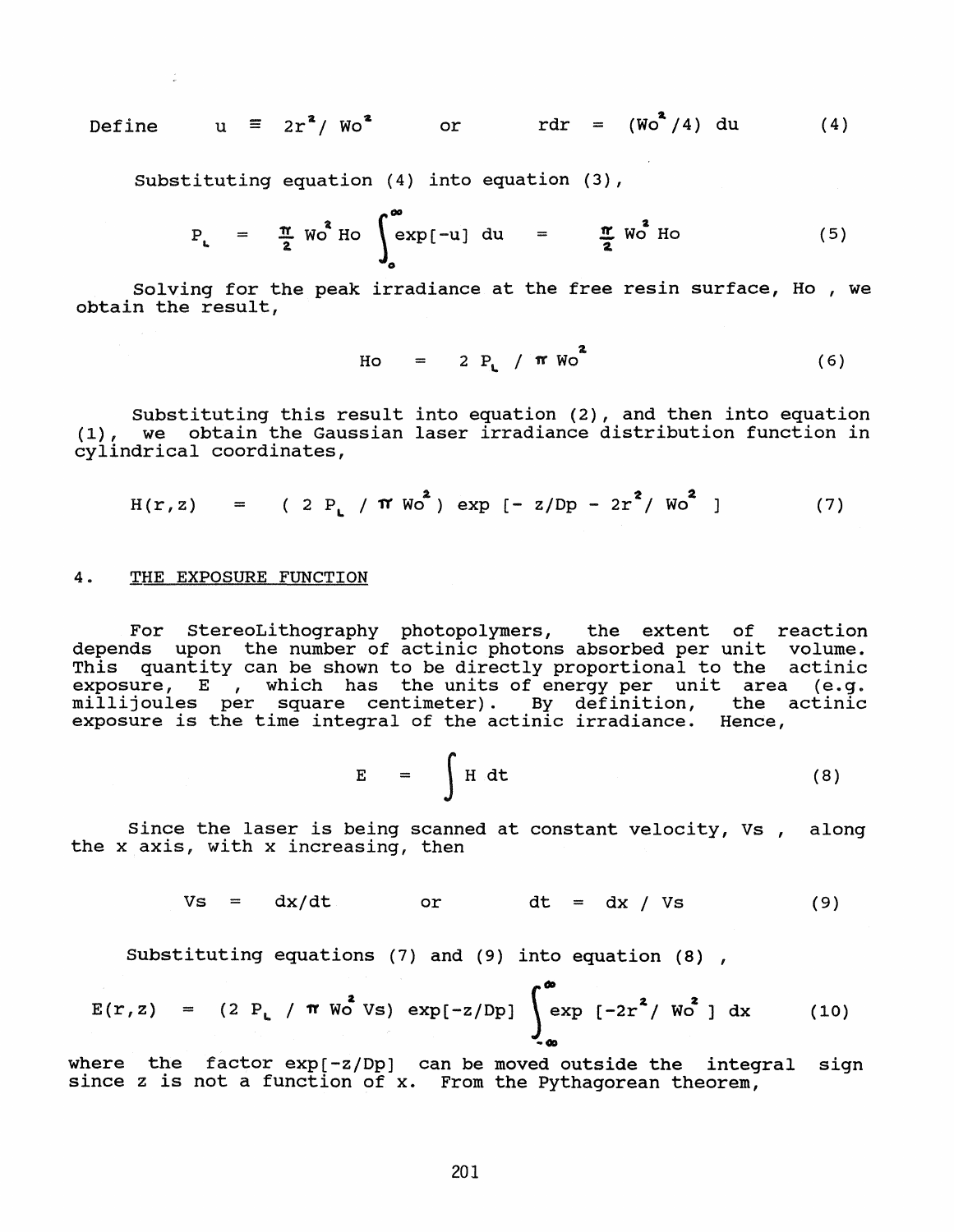$$
r^2 = x^2 + y^2 \tag{11}
$$

thus,

$$
\exp\left[-2r^2 / W_0^2\right] = \exp\left[-2x^2 / W_0^2\right] * \exp\left[-2y^2 / W_0^2\right] \tag{12}
$$

SUbstituting equation (12) into equation (10), moving the factor substituting equation (12) into equation (10), moving the factor<br>exp  $[-2y^2/$  Wo<sup>2</sup> ] outside the integral, as it is also not a function of  $x_r$  and further recognizing that since the integral of equation (10) is symmetric about  $x = 0$  (viz. the contribution from  $-\infty$  to 0 is exactly  $\frac{1}{2}$  functive divide  $x = 3$ ,  $\frac{1}{2}$ , the contribution from  $\frac{1}{2}$  to  $\frac{1}{2}$  calculy value from <sup>0</sup> to infinity. Therefore,

$$
E(y, z) = (4PL/\pi WO2 Vs) exp[-z/Dp - 2y2/WO2] \int_{0}^{\infty} exp[-2x2/WO2] dx
$$
 (13)

Define 
$$
v = \sqrt{2}x / W_0
$$
 (14)

Taking differentials of equation (14),

$$
dv = (\sqrt{2} / Wo) dx
$$
 or  $dx = (Wo/\sqrt{2}) dv$  (15)

Thus, evaluating the integral in equation (13), by substituting from equations (14) and (15), we obtain,

$$
\int_{0}^{\infty} \exp[-2x^{2} / W_{0}^{2}] dx = (W_{0} / \sqrt{2}) \int_{0}^{\infty} \exp[-v^{2}] dv
$$
 (16)

This integral is related to the error function. From Reference 3 we find that

$$
\int_{0}^{\infty} \exp[-v^{2}] dv = \sqrt{\pi}/2
$$
 (17)

SUbstituting equations (16) and (17) into equation (13), we obtain after some algebra,

$$
E(y, z) = (2/\pi)^{1/2} {P_L / W_0 V_S} \exp - [z/Dp + 2y^2 / W_0^2]
$$
 (18)

From equation (18) it is evident that the exposure reaches its<br>maximum value  $E = Emax$  when  $y = 0$  (i.e. on the laser scan axis) and z = 0 (i.e. on the free resin surface). This maximum laser exposure value is given by the wonderfully simple expression;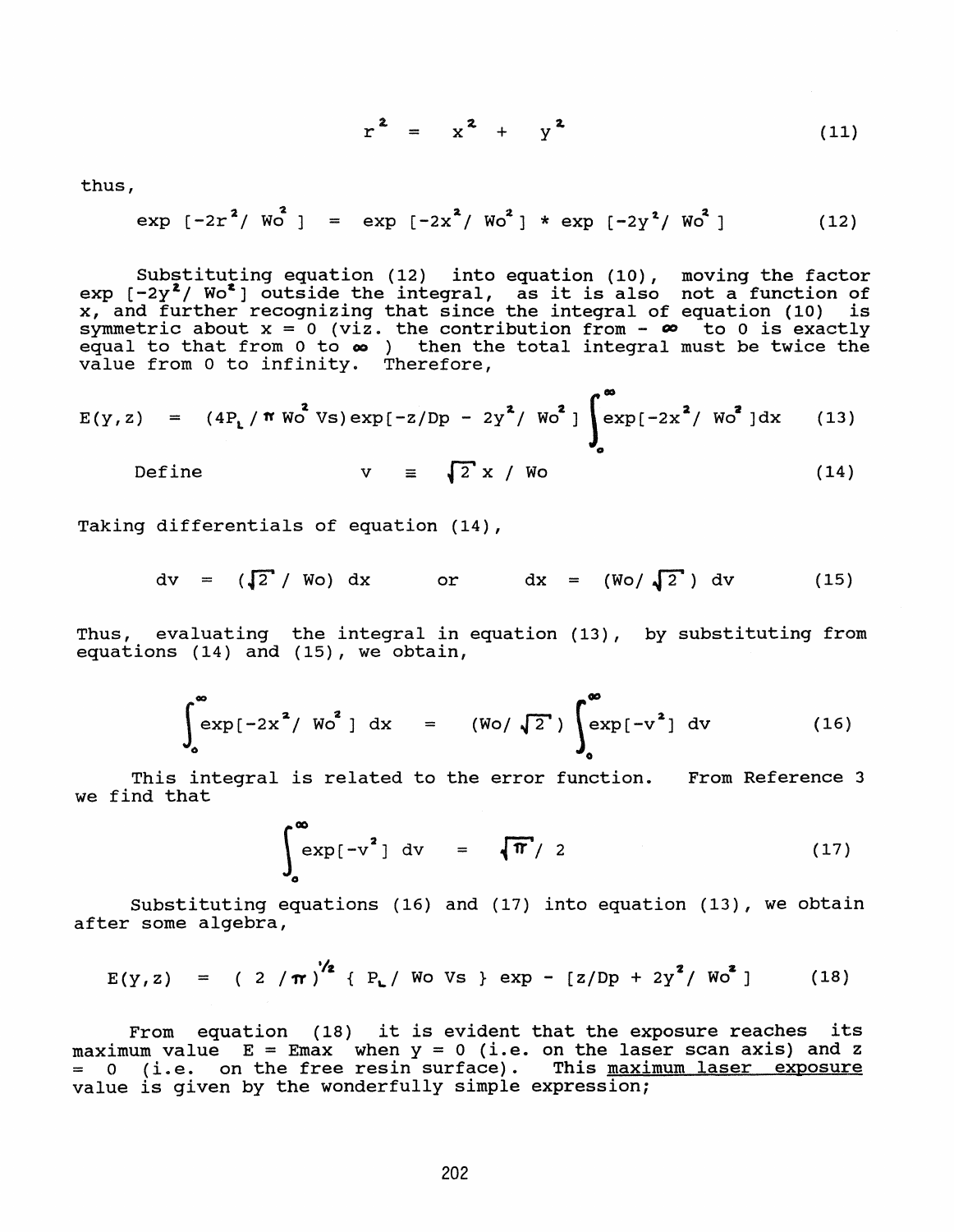$$
Emax = (2/\pi)^{1/2} P_L / WoVs
$$
 (19)

Equation (19) is our <u>first</u> important result. It shows that the maximum actinic laser exposure is:

- \* Directly proportional to the laser power.<br>\* Inversely proportional to the product of
- Inversely proportional to the product of the beam radius and the scan velocity.
- \* The proportionality constant is simply  $(2/\pi)^{1/2} = 0.7979...$ , a pure number involving no empirical quantities whatever.

# 5. THE PARABOLIC CYLINDER

For photopolymer resins, when the exposure is less than <sup>a</sup> critical value, Ec , the resin remains liquid. When E > Ec, the resin value, Ec , the resin remains liquid. When E , Ec , the resin<br>undergoes at least partial polymerization. However, if E = Ec, the resin is at the so-called "gel point", corresponding to the transition from the liquid phase to the solid phase. Hence, we may solve for the locus of points  $y = y^*$ , and  $z = z^*$ , which are just at the gel point. All points inside this locus will be at least partially solidified while all points outside this boundary will still be liquid. Clearly, the resulting boundary will then define the cross-sectional shape of a single laser cured photopolymer "string".

Thus, setting  $y = y*$  and  $z = z*$  when  $E = Ec$  in equation (18), after some algebra we find,

$$
\exp \left[ 2y^2 / W_0^2 + z^2 / Dp \right] = (2/\pi)^{2/2} \left\{ P_L / W_0 \text{ Vs Ec } \right\}
$$
 (20)

Taking natural logarithms of equation (20), and SUbstituting from equation (19), we obtain the result,

$$
2 y*^{2} / W_{0}^{2} + z* / Dp = \ln [\text{Emax } / \text{Ec } ]
$$
\nThis is our second important result. We may write equation (21)

in the form  $A \, y*^2 + B \, z* = C$ 

where A, B, and <sup>C</sup> are all positive constants. From Reference 4, this is the equation, in three dimensions, of <sup>a</sup> parabolic cylinder whose axis is the <sup>x</sup> axis, which, by definition of our coordinate system is precisely the laser scan axis.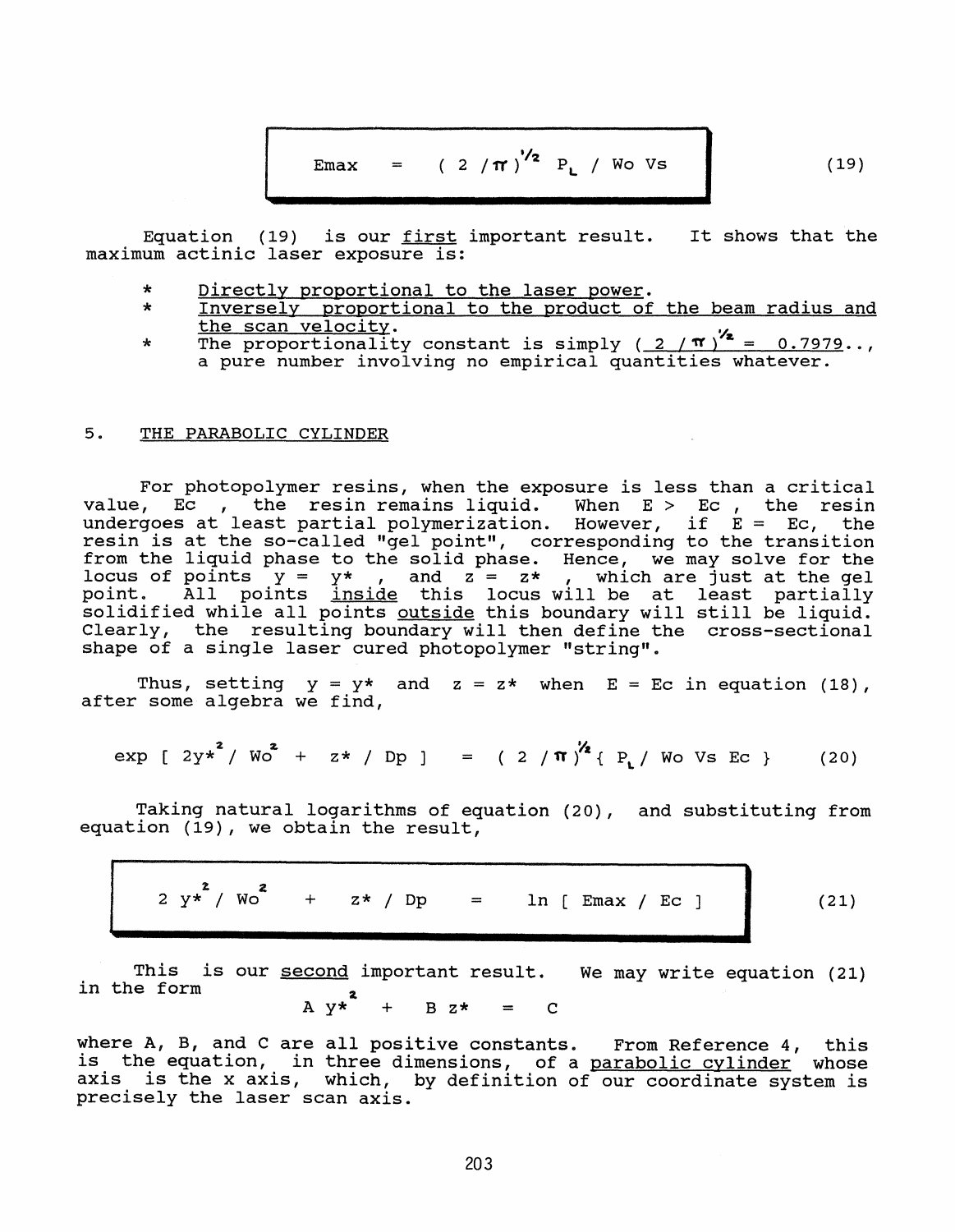Figure 3 shows a parabolic cylinder which results from simply scanning an actinic laser in <sup>a</sup> straight line at constant velocity over the surface of a vat of liquid photopolymer, provided that Emax  $>$  Ec. Thus, the fundamental building elements of StereoLithography are actually parabolic cylinders, often referred to as "strings".

# 6. THE WORKING CURVE

We may now define the maximum cure depth of a single laser cured<br>g by the symbol Cd . From either Figure 3, or equation (21), it string by the symbol  $Cd$ . From either Figure 3, or equation (21), is evident that  $z* = z(max) = cd$  when  $y* = 0$ . Or, simply stated, the maximum cure depth will occur directly under the laser scan axis. Thus, setting  $z* = Cd$  when  $y* = 0$  in equation (21), we finally obtain the fundamental "Working Curve" equation of StereoLithography,as discussed in Reference 5;

$$
cd = Dp \ln [Emax / Ec ]
$$

(22)

This is our <u>third</u> important result, to an understanding of this technology. and is absolutely fundamental Equation (22) shows that:

- \* The cure depth should scale as the natural logarithm of the maximum actinic laser exposure.
- \* A semi-logarithmic plot of Cd vs In Emax should result in <sup>a</sup> straight line relationship. known as the working Curve.
- \* The slope of the Working Curve is exactly the penetration depth, Dp, of the resin, at the laser wavelength.
- \* Since In(l) <sup>=</sup> 0, the intercept of the Working Curve (i.e. the value of Emax where  $Cd = 0$ ) is precisely the critical exposure, Ec , of the resin, at the laser wavelength.
- \* Since Dp and Ec are purely resin parameters, then within the bince by and he are parely resin parameters, then wrenth the<br>limits of this model, both the slope and the intercept of the Working Curve should be independent of either the laser power,  $P_L$ , the laser spot size, Wo, or the laser scan velocity, Vs.

Figure 4 shows an actual Working Curve for Ciba-Geigy resin XB 5149. Note the excellent linearity of this semi-logarithmic plot. The resulting values of Dp and Ec are indicated.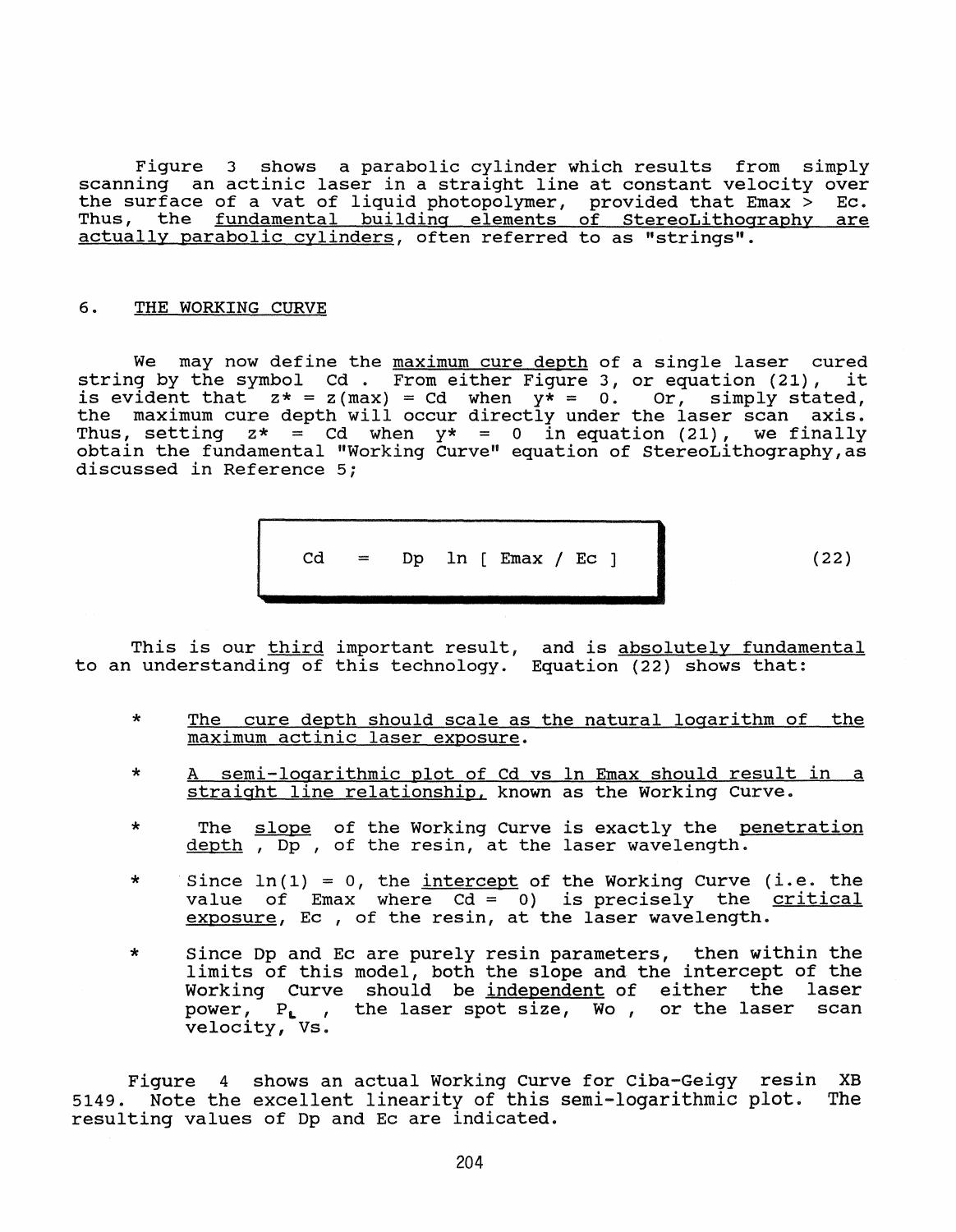

FIGURE 3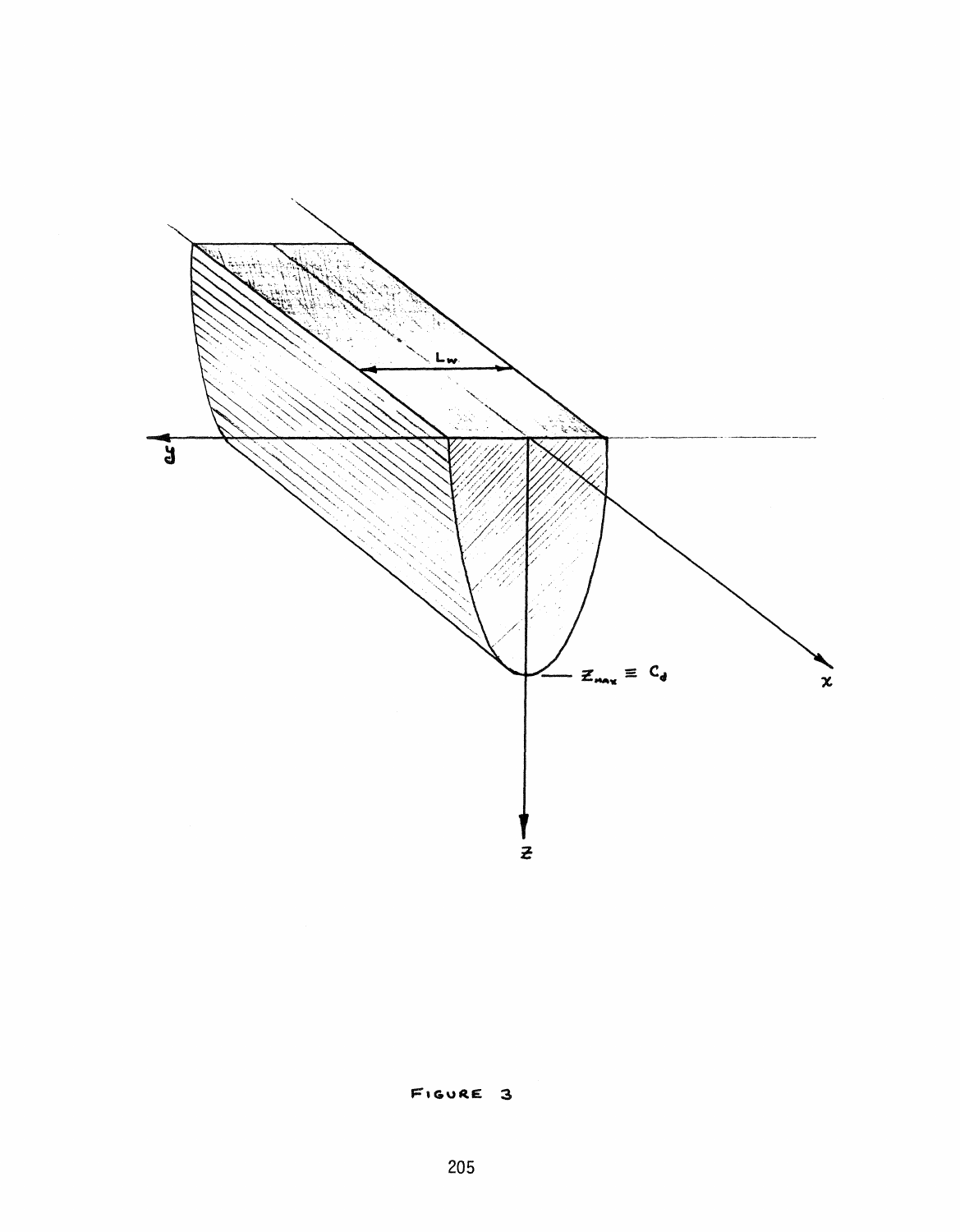

Hop Nguyen 04/10/92 NOTT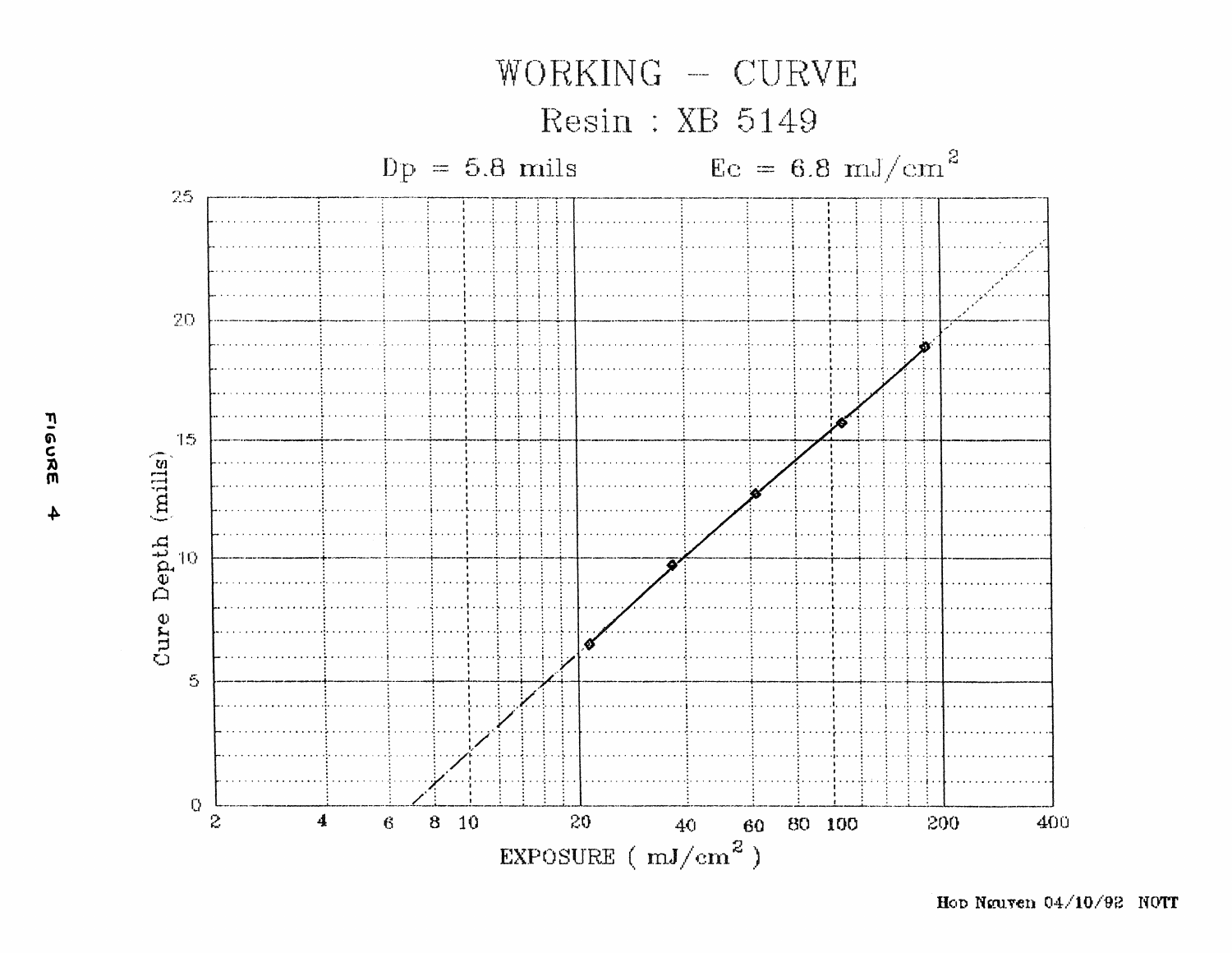### 7. THE CURED LINEWIDTH

Returning to equation (21) and Figure 3, it is also clear that the maximum cured linewidth, Lw, will occur at the resin surface, where the parabolic cylinder has its greatest width. Therefore, setting  $y* = y(max) = LW /2$ , when  $z* = 0$ , we obtain after some algebra,

$$
Lw = \sqrt{2} \text{ Wo} \{ ln [Emax / Ec ] \}^{\frac{1}{2}}
$$
 (23)

Substituting for ln [ Emax / Ec ] from equation (22), we obtain the basic "Cured Linewidth" equation,

$$
Lw = Wo \sqrt{2 Cd / Dp}
$$
 (24)

This is our fourth important result. It shows that:

- \* The cured linewidth of a string is directly proportional to<br>the laser spot size at the plane of the resin surface. In the laser spot size at the plane of the resin surface. calculating numerical values, remember that Wo is the radius of the laser spot, not the diameter.
- \* The cured linewidth is also proportional to the square root of the ratio of the cure depth to the resin penetration depth. Thus strings of greater cure depth will also be <u>wepen</u>. Thus scrings of greater cure depth with diso<br>wider, but their width will <u>not</u> increase linearly with Cd.
- \* Even if Wo and Cd are held constant, the cured linewidth will depend upon the resin penetration depth. This is important to remember whenever one changes resins.

### 8. LASER SCAN VELOCITY

A modified form of equation (22) may be written as follows:

$$
Emax = Ec exp [Cd / Dp ] \qquad (25)
$$

SUbstituting for Emax from equation (19) we find,

$$
Emax = (2/\pi)^{1/2} \{ P_L / W \text{ of } V \text{ is } \} = E \text{ of } \text{exp} [C \text{d} / Dp ]
$$
 (26)

Solving for the laser scan velocity, Vs , we obtain the result

207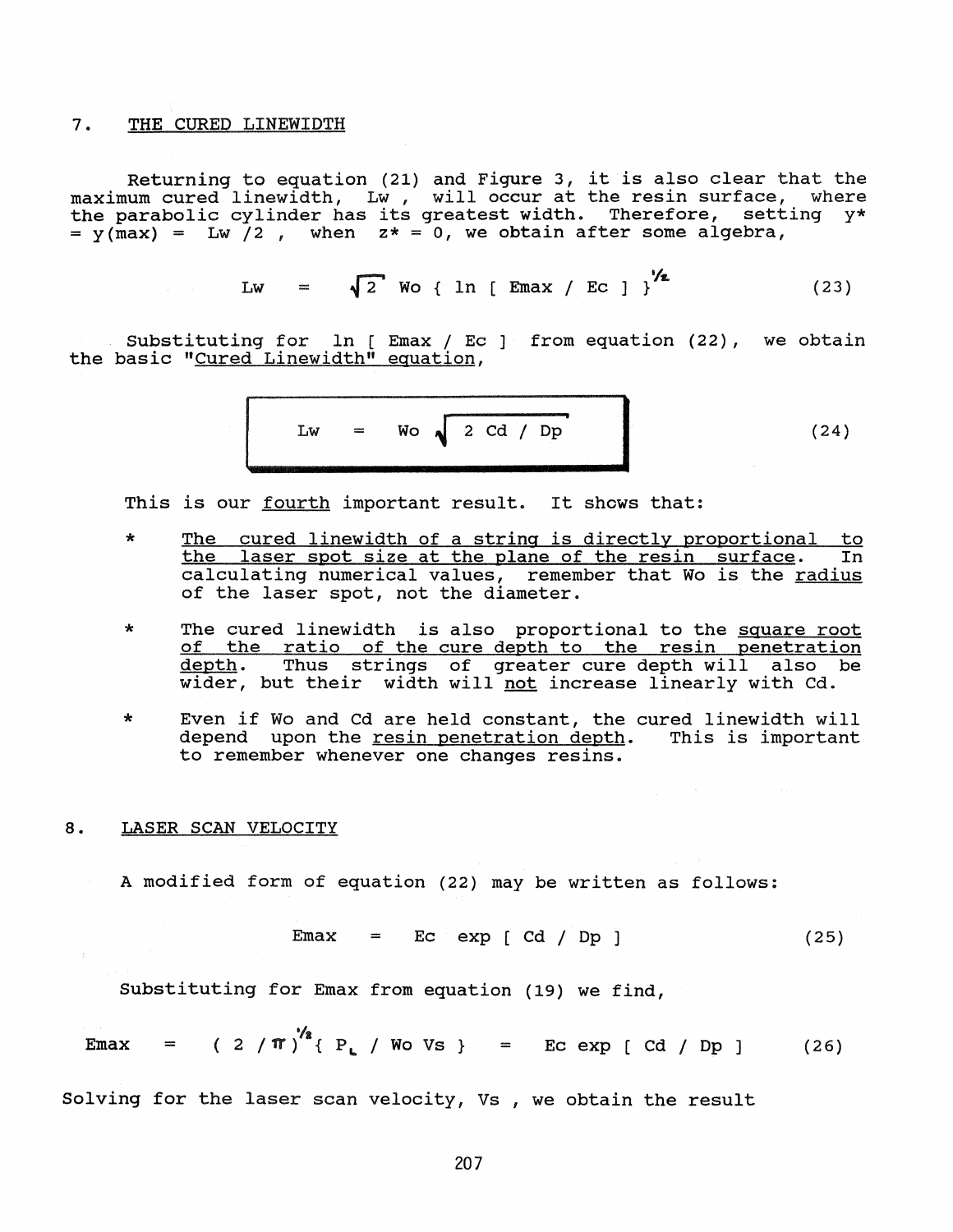$$
Vs = (2/\pi)^{2/2} \{ P_L / Wo Ec \} exp [-cd / Dp ]
$$
 (27)

This is our fifth important result. It illustrates the following:

- \* The laser scan velocity is directly proportional to the laser power. Thus, sUbject to system servo limits, the higher the laser power the faster the scan speed for <sup>a</sup> given resin, laser spot size, and cure depth.
- \* The laser scan velocity is <u>inversely proportional to the</u><br>laser spot size. Thus, increasing the spot size decreases Thus, increasing the spot size decreases the laser scan velocity for <sup>a</sup> given laser power, resin and ,cure depth.
- \* The laser scan velocity decreases in an exponential manner with an increase in the ratio Cd / Dp. For a given resin, this is the reason why increased cure depths draw much more slowly than shallow cure depths.
- \* Again, the constant of proportionality predicted by this<br>model is the same pure number (2/m)<sup>1</sup>/2 = 0.7979 Again, the <u>constant of proportionality</u> predicted by<br>model is the same pure number, ( 2 / <mark>11</mark> )  $\frac{1}{2}$  = 0.7979....

Equation (27) is currently incorporated into 3D Systems software. It is the basis for all automatic laser scan velocity calculations on the SLA-190, the SLA-250, and the SLA-500. Experimentally measured<br>cure depths, generated using the automatic laser scan velocity generated using the automatic laser scan velocity algorithm, are typically within a few percent of the desired values. Further, the residual errors are approaching the limits of the experimental technique (viz. standard deviations of *+j-* 0.15 mil or about  $+/-$  4 microns).

### 9. DRAWING TIME PER UNIT AREA

In StereoLithography, the great majority of the laser drawing time is spent "hatching" to solidify the regions of parts interior to their<br>borders. Except for very tiny parts, the time required to draw the Except for very tiny parts, the time required to draw the borders is generally <sup>a</sup> small fraction of the time required to complete the hatching process. For complete generality we could analyze any arbitrary cross section. However, to simplify the calculations, let us consider <sup>a</sup> rectangle of length L, in the scan direction, and width w, perpendicular to the scan direction. Figure <sup>5</sup> shows this rectangle, whose area is simply  $A = LW$ .

Now, let us perform the hatching operation by drawing straight parallel vectors with <sup>a</sup> hatch spacing, hs , as occurs with the advanced building techniques WEAVE<sup>TM</sup> and STAR-WEAVE<sup>TM</sup>. Neglecting finite acceleration and deceleration effects at the ends of each hatch vector, the time required to draw a single string of length L is simply: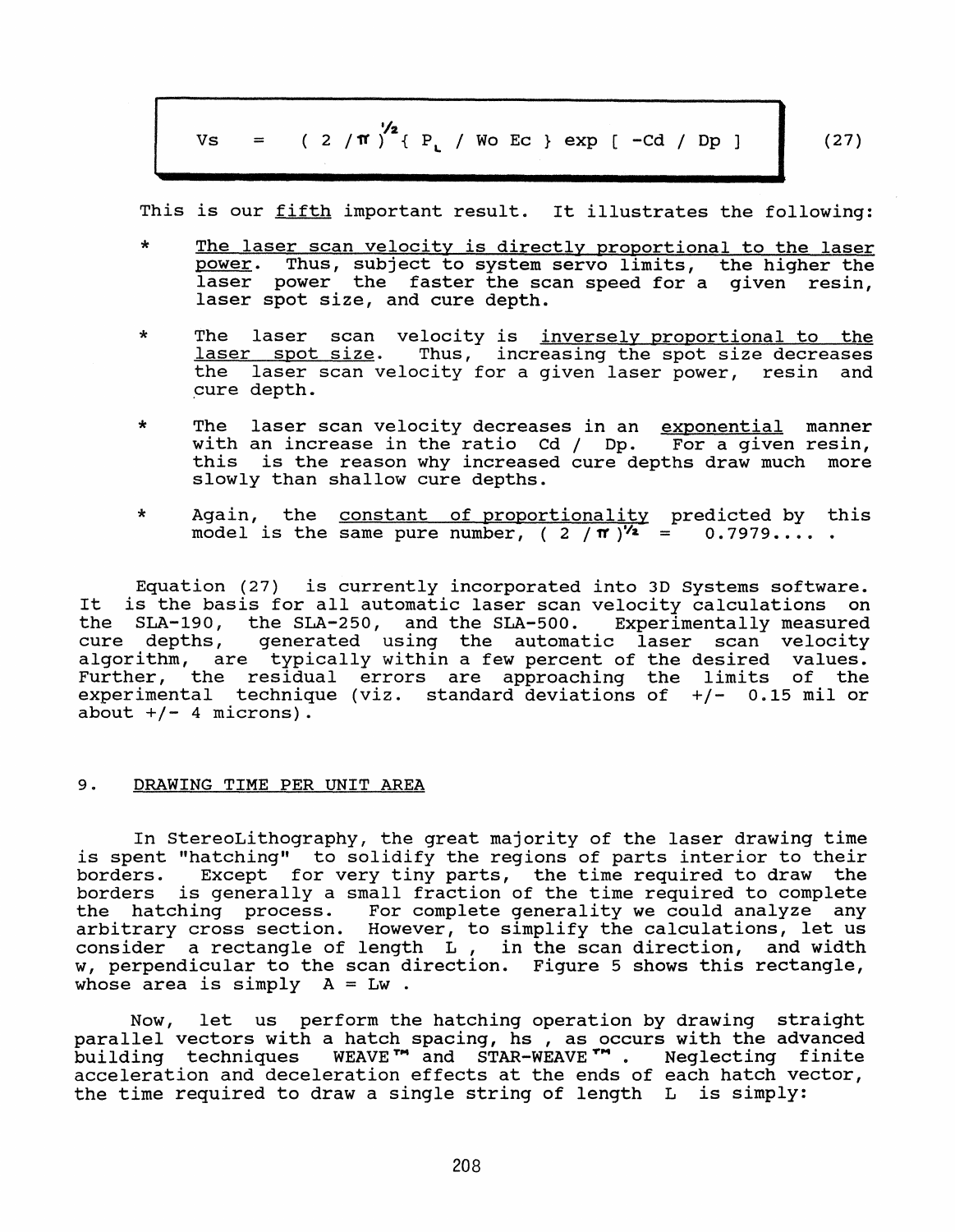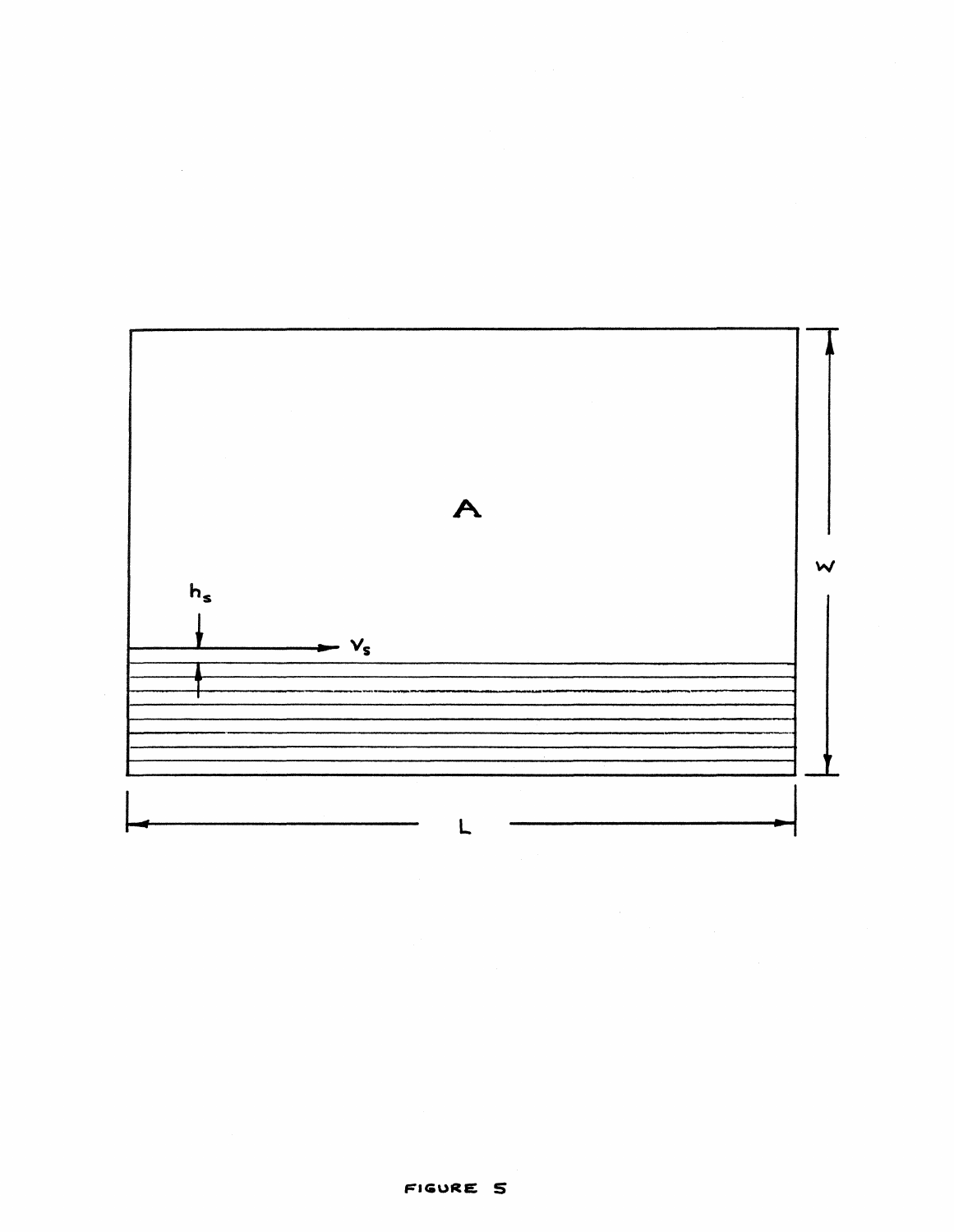$$
t = L / Vs \qquad (28)
$$

by Within integer round-off, the number of such vectors,  $N$ , is given

$$
N = w / hs
$$
 (29)

Thus, to close approximation the laser drawing time,  $t_d$ , is given by the following:

$$
t_{d} = N t \cdot t = (W / h s) (L / vs) = A / h s \text{ vs} \tag{30}
$$

Finally, in the advanced build methods  $WEXVET^m$  and  $STAR-WEAVE^m$ , the hatch spacing is taken proportional to the laser spot size Wo. Thus,

$$
hs = k Wo
$$
 (31)

where k is a constant, generally near 2, so that the optimum hatch where  $\kappa$  is a constant, generally near 2, so that the optimum inatch (27) and (31) into equation (30) we obtain after some algebra:

$$
t_{d} / A = (1/k) (\pi / 2)^{1/2} \{ Ec / P_{L} \} exp [cd / Dp ]
$$
 (32)

This is our <u>sixth</u> important result. Equation (32) indicates that within the accuracy of the approximations we have made;

- \* The drawing time per unit cross-sectional area is directly proportional to the resin critical exposure, Ec. Resins with higher values of Ec will draw more slowly.
- \* The drawing time per unit area is inversely proportional to the laser power, P. . As one might expect, higher power<br>lasers will reduce draw time, provided one has not reached will reduce draw time, provided one has not reached the system servo limit.
- \* The drawing time per unit area increases exponentially with increased cure depth to penetration depth ratio. For a given reS1n with a specific value of **Dp,** increased cure depths draw much more slowly. Thus, in addition to improved part accuracy, because the advanced techniques WEAVE<sup>TA</sup> and STAR-WEAVE<sup>T</sup> utilize reduced cure depths relative to the former Winvie activize readed care depens reflective to the former more individual vectors are required.